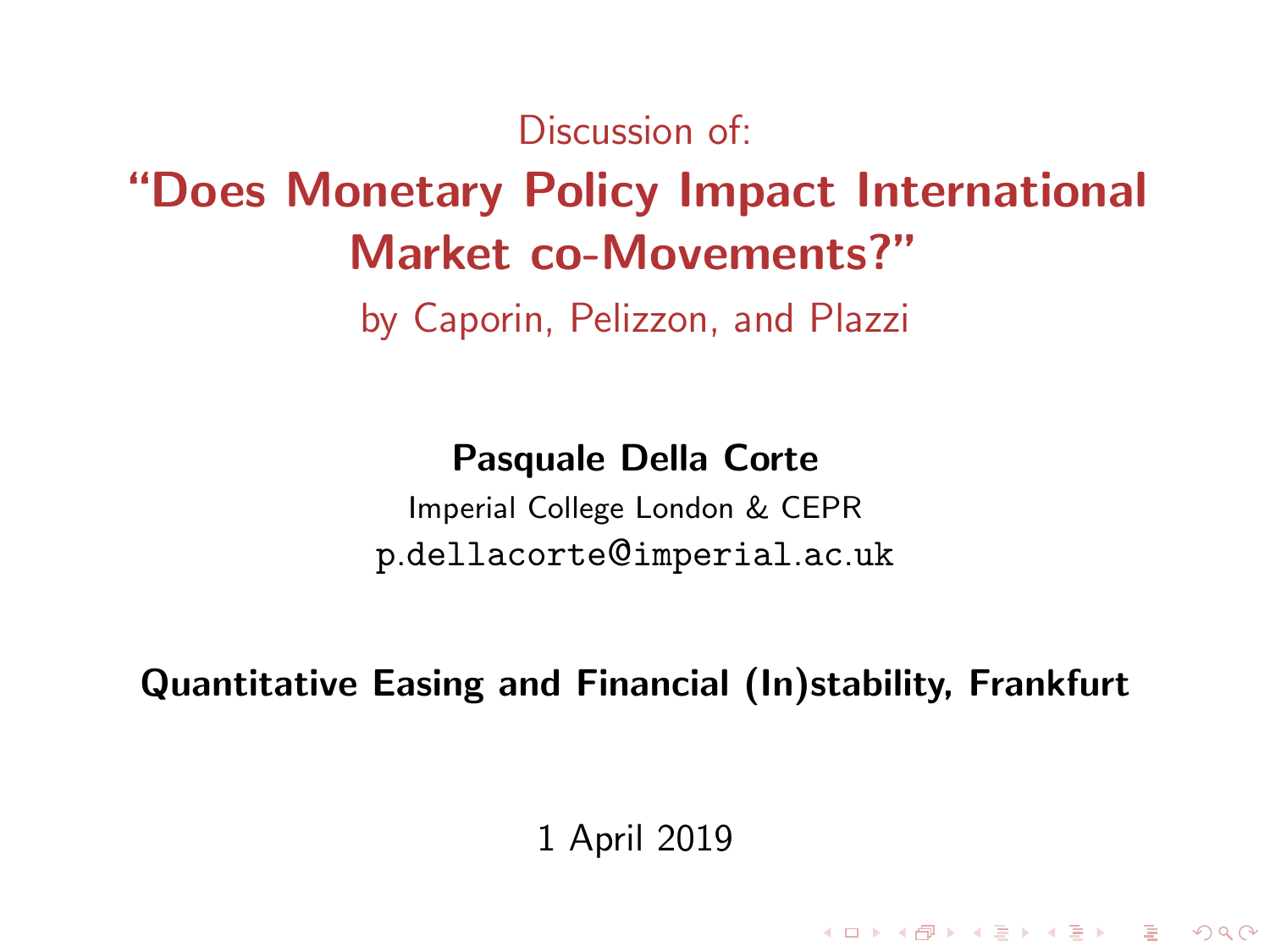# Summary of the Paper

### $\checkmark$  What does this paper do?

- ✗ On the impact of ECB ad FED's announcement on the comovements of equity and Credit Default Swap (CDS) markets,
- ✗ Large cross-section of 18 developed and 21 emerging countries.
- $\boldsymbol{\chi}$  A five-day window centered around the monetary policy announcements from Aug-2007 to Nov-15.

#### $\checkmark$  What is the key question?

✗ Is unconventional monetary policy associated with a higher degree of comovement?

#### $\checkmark$  What do we learn from the data?

- $\chi$  The FED's unconventional monetary policy correlates with an increase in the international comovement, especially for emerging economies and for sovereign credit risk,
- $\chi$  The ECB's unconventional monetary policy correlates with a decrease in the international comovement.**KORKAR KERKER DRA**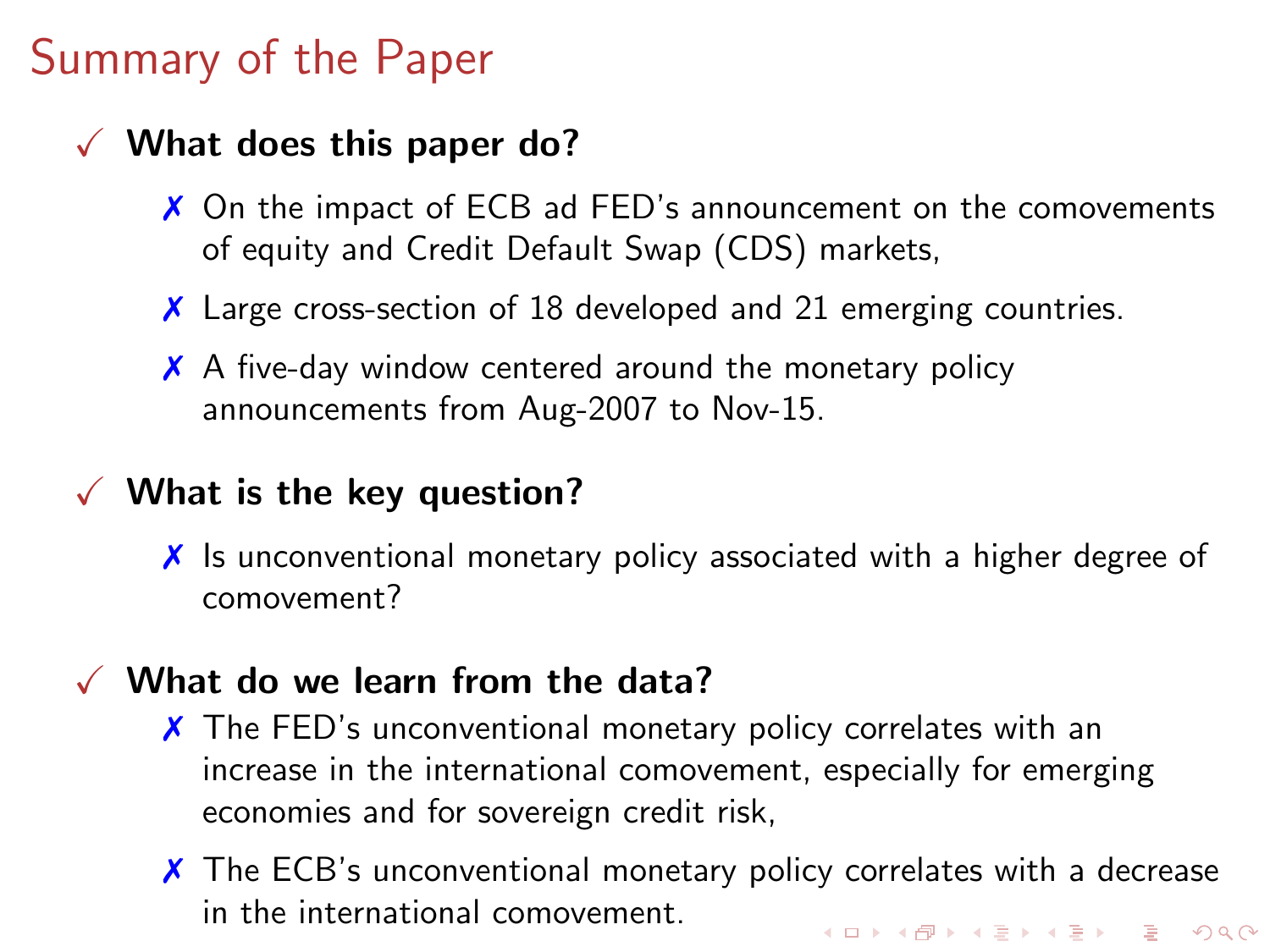# My First Reaction



イロト (御) (道) (道) (道) (道)  $299$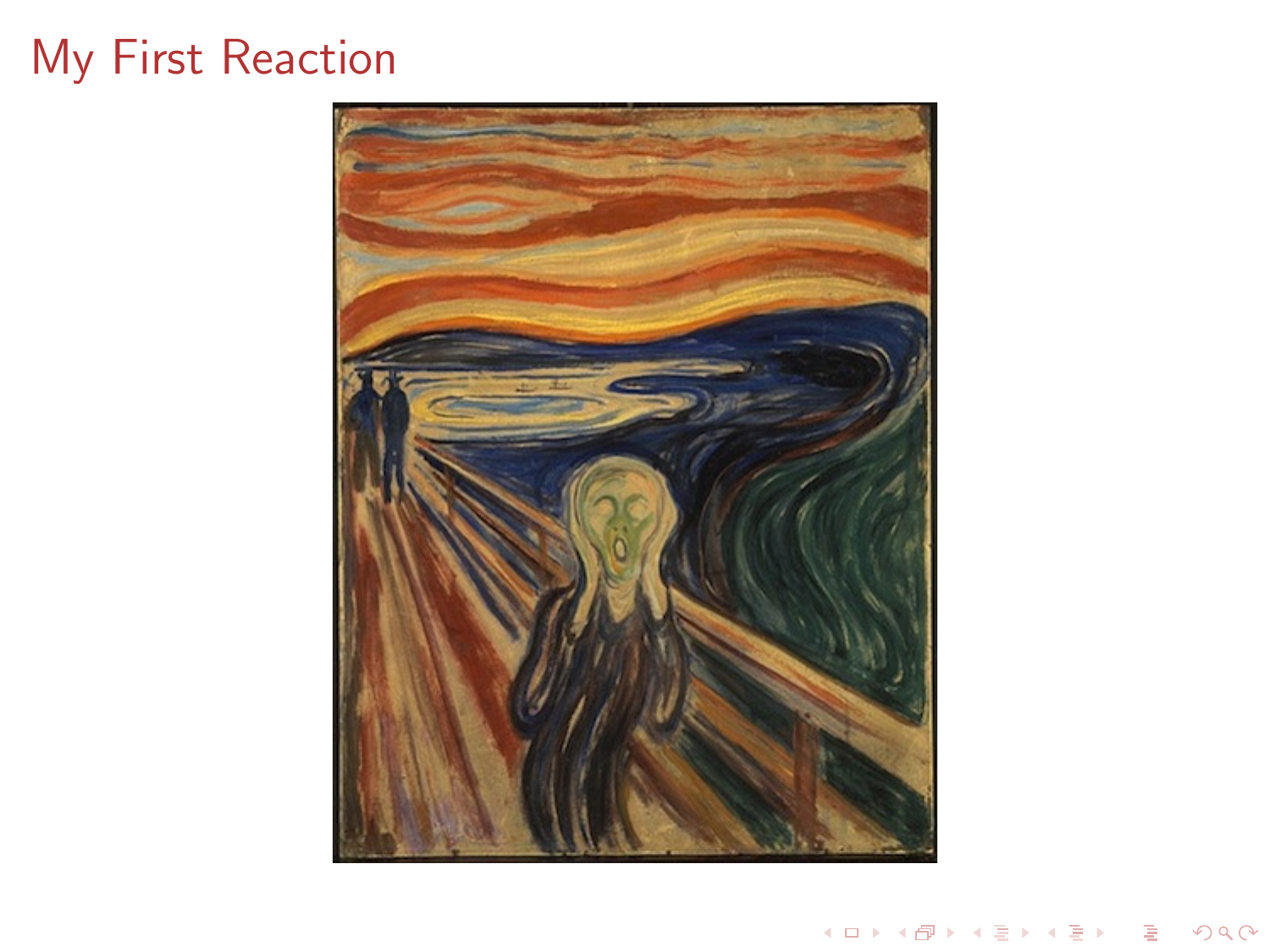# FED's Unconventional Monetary Policy

### $\sqrt{\ }$  Federal Reserve and Quantitative Easing

- ✗ QE1: in November 2008, the Fed started buying \$600 billion in mortgage-backed securities
- ✗ QE2: in November 2010, the Fed started buying an additional \$600 billion of long-term Treasury securities
- ✗ QE3: in September 2012, the Fed launched a \$40 billion per month bond-buying programme of agency mortgage-backed securities, increased to \$85 billion per month in December 2012.

### $\sqrt{\ }$  Emerging Markets and Quantitative Easing

- ✗ Asian economies with more open and developed capital markets, have experienced large swings in capital inflows
- ✗ large capital flows were manifest more in portfolio investment and other investment such as bank loans than in foreign direct investment
- ✗ monetary easing of advanced countries have affected Asian countries through either appreciation of currency values or increases in the prices of housing.**KORKAR KERKER SAGA**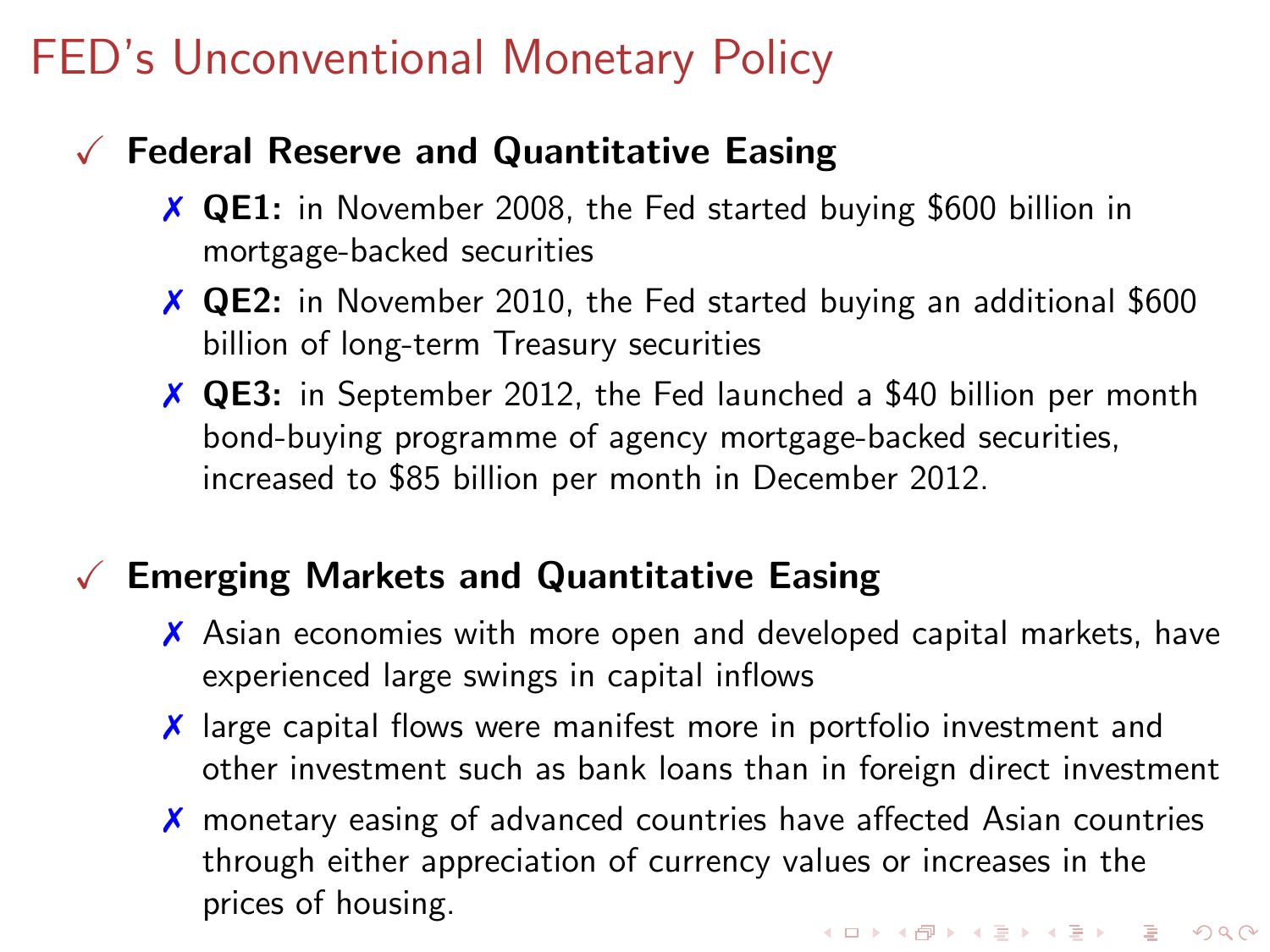# Capital Flows to Emerging Markets



イロトメ 御 トメ 差 トメ 差 トッ 差  $\Omega$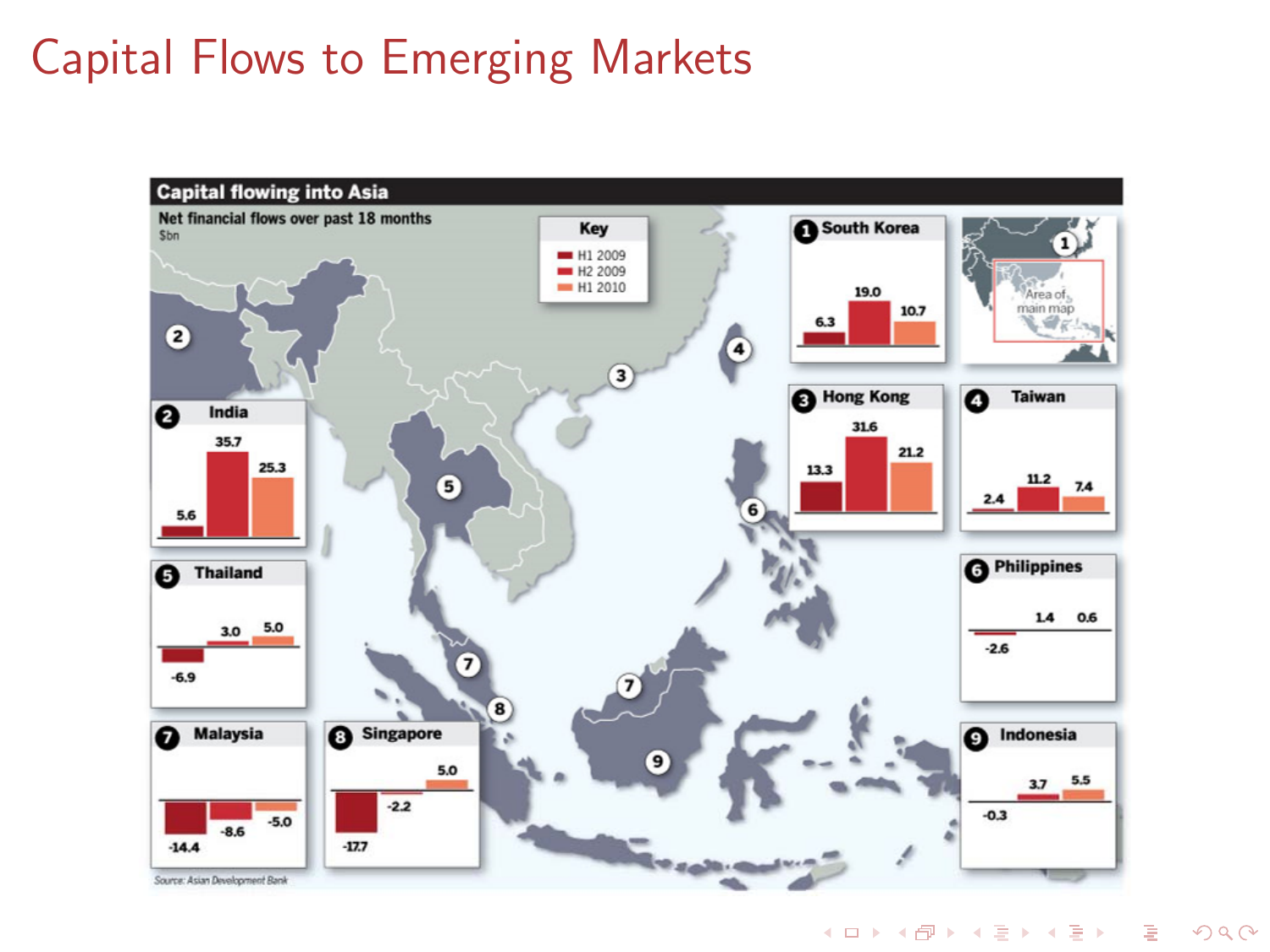# The 'Fragile Five'

### **Tapering**

- ✗ in May 2013, Ben Bernanke said the Fed will reduce its \$85 billion a month in bond purchases by \$10 billion starting in January 2014
- $\boldsymbol{\chi}$  as soon as the Fed scaled back its massive monetary stimulus, emerging economies started to have serious pressures

#### $\sqrt{\phantom{a}}$  The Fragile Five

- ✗ Morgan Stanley identified Brazil, India, Indonesia, South Africa and Turkey as the "fragile five"
- ✗ these economies are particularly vulnerable to capital outflows due in part to large current account deficits
- $\chi$  the central banks of these countries have been busy hiking rates to counter plunging currencies
- ✗ governments have yet to face difficult domestic reforms (tax and labour) to attract the long-term investment they need.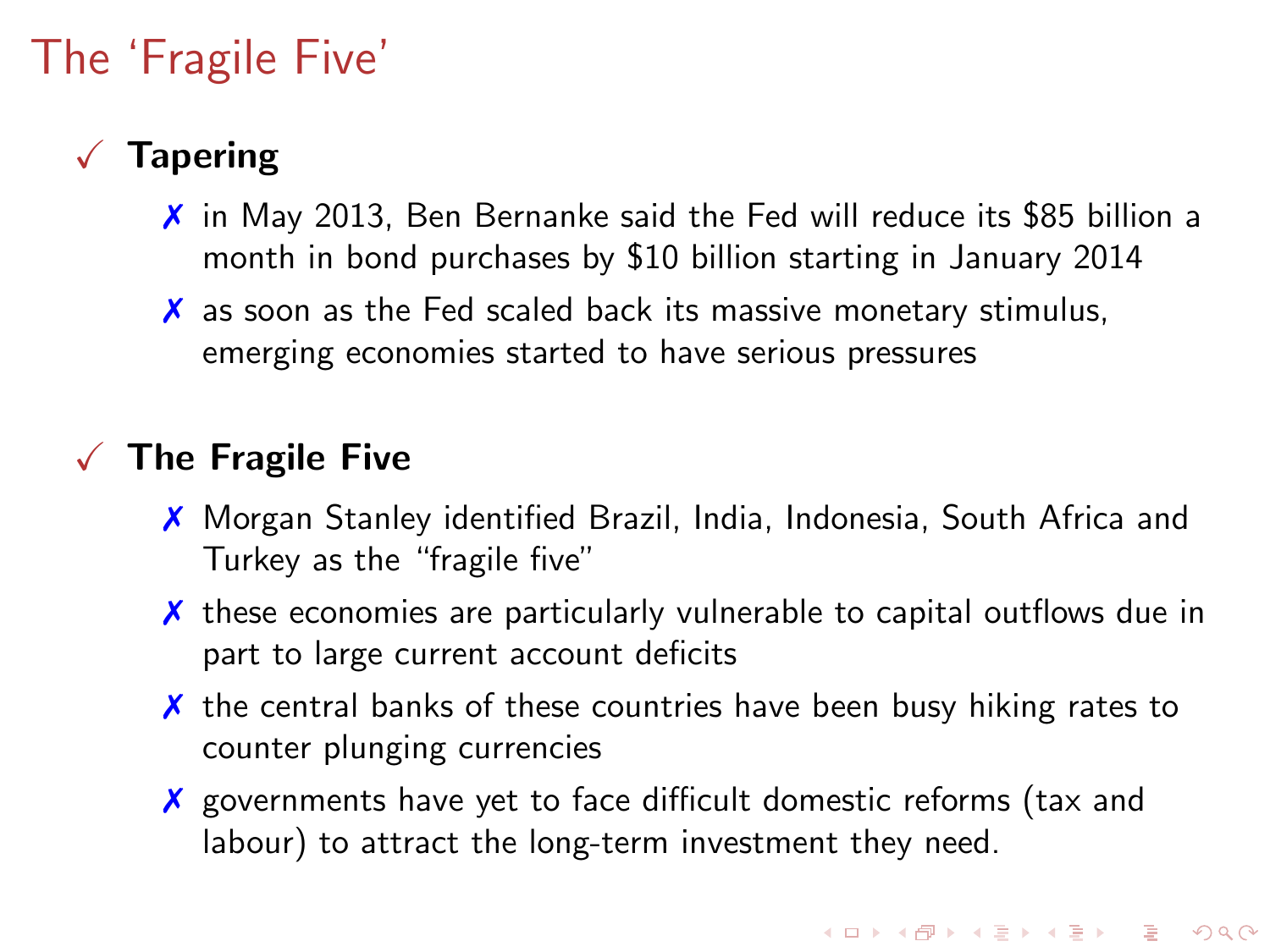## Comment I: Creditor vs Debtor Countries?

 $\checkmark$  Gross External Financing Requirement: short-term foreign debt  $+$ current account deficit



Years of coverage Ratio of foreign exchange reserves to 'gross external financing requirement', O2 2013



 $\Omega$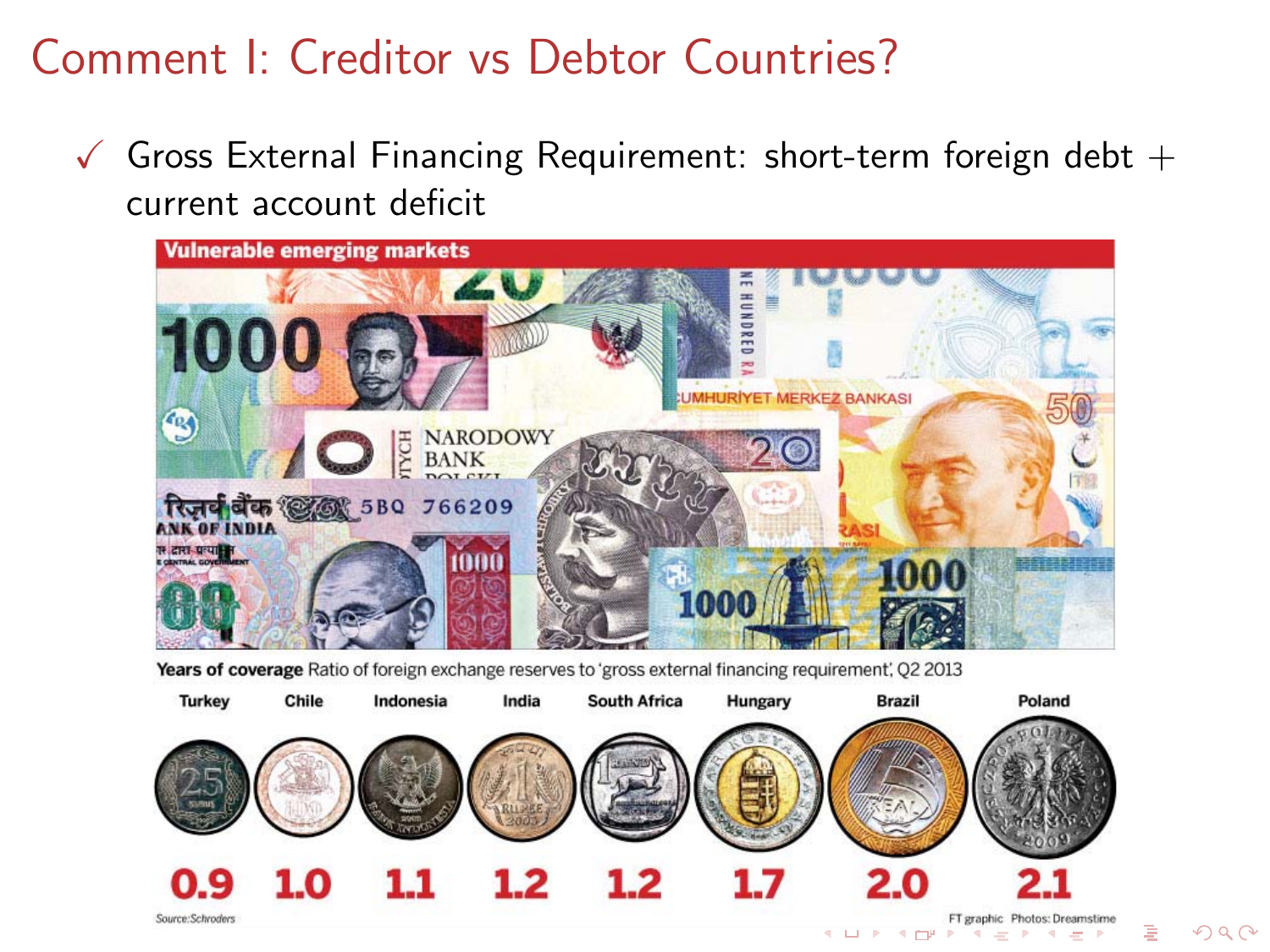# Comment II: What is Economic Value?



"Big or small?"

K ロ X x 4D X X B X X B X X D X O Q O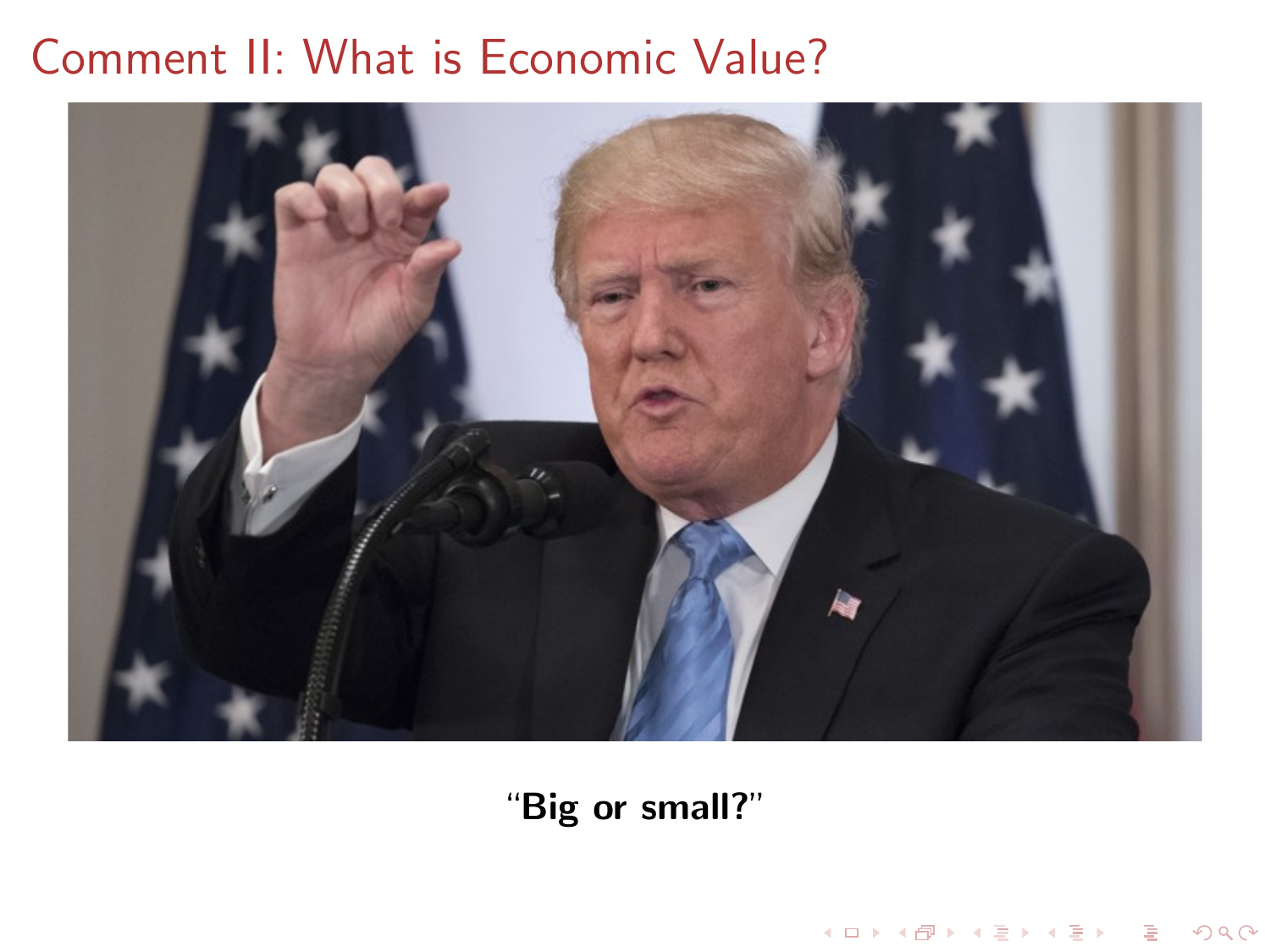### Comment II: What is the Economic Value

 $\sqrt{\ }$  Perhaps you can construct the minimum variance portfolios

- ✗ Under MP announcements, you should observe a diversification loss
- $\boldsymbol{\chi}$  the solution only requires the VCV matrix as  $w = (\Sigma^{-1} \iota) (\iota' \Sigma^{-1} \iota)$

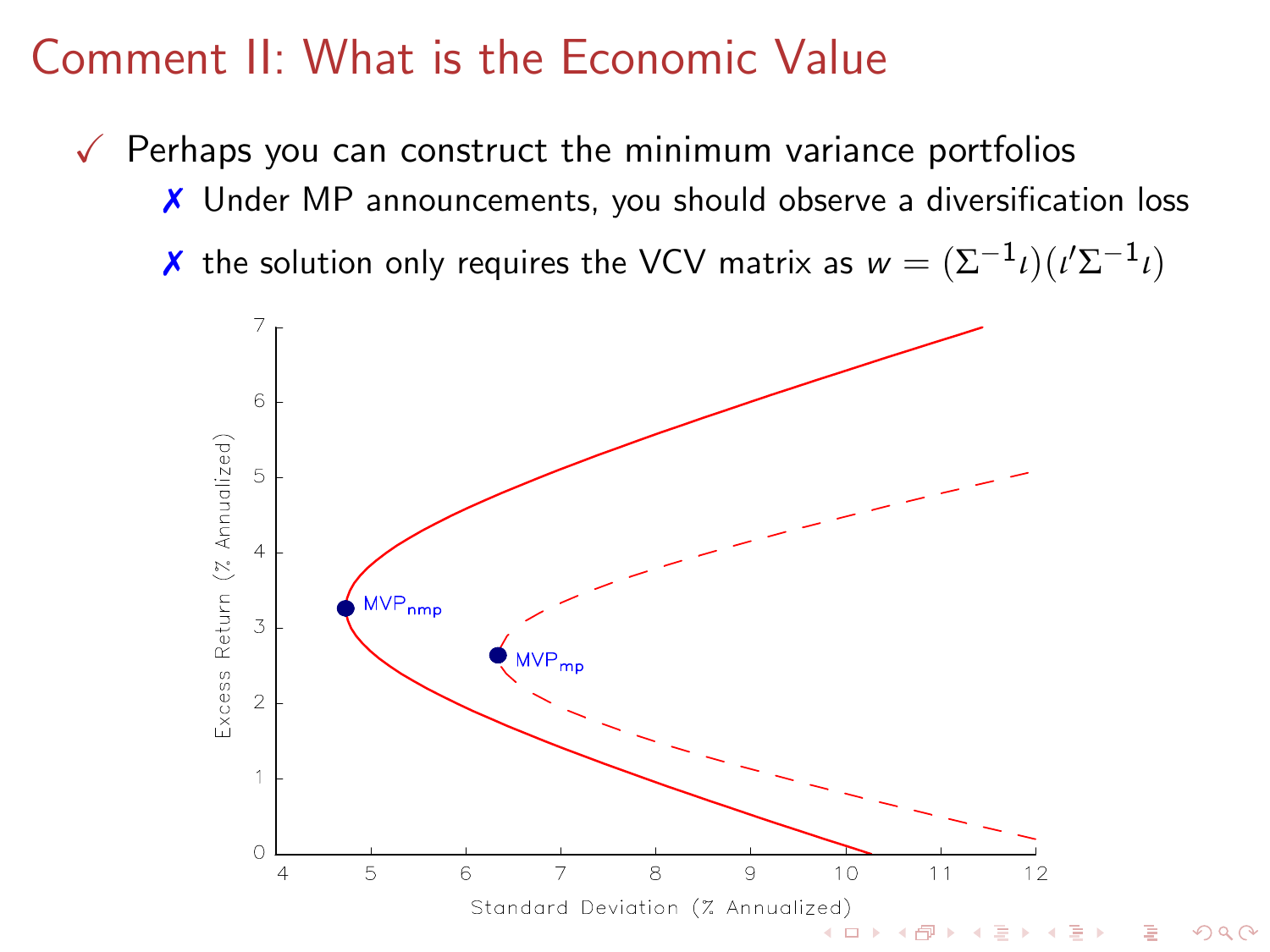### Comment III: An Alternative Approach?

 $\sqrt{ }$  A dynamic conditional correlation (DCC)

$$
\Sigma_t \equiv D_t R_t D_t \tag{1}
$$

**KORKA SERVER ORA** 

where  $D_t$  is a diagonal matrix of conditional volatilities

$$
D_t = diag\left\{h_{1t}^{1/2}, \dots, h_{kt}^{1/2}\right\}
$$
 (2)

and  $R_t$  is the conditional correlation matrix decomposed

$$
R_t = \{ diag(Q_t) \}^{-1/2} Q_t \{ diag(Q_t) \}^{-1/2}
$$
 (3)

$$
Q_t = \overline{R}(1 - a^2 - b^2) + a^2 z_{t-1} z'_{t-1} + b^2 Q_{t-1}
$$
 (4)

 $\sqrt{\phantom{a}}$  Augment the standard specification with a dummy variable and test if correlation increases around monetary policy announcement.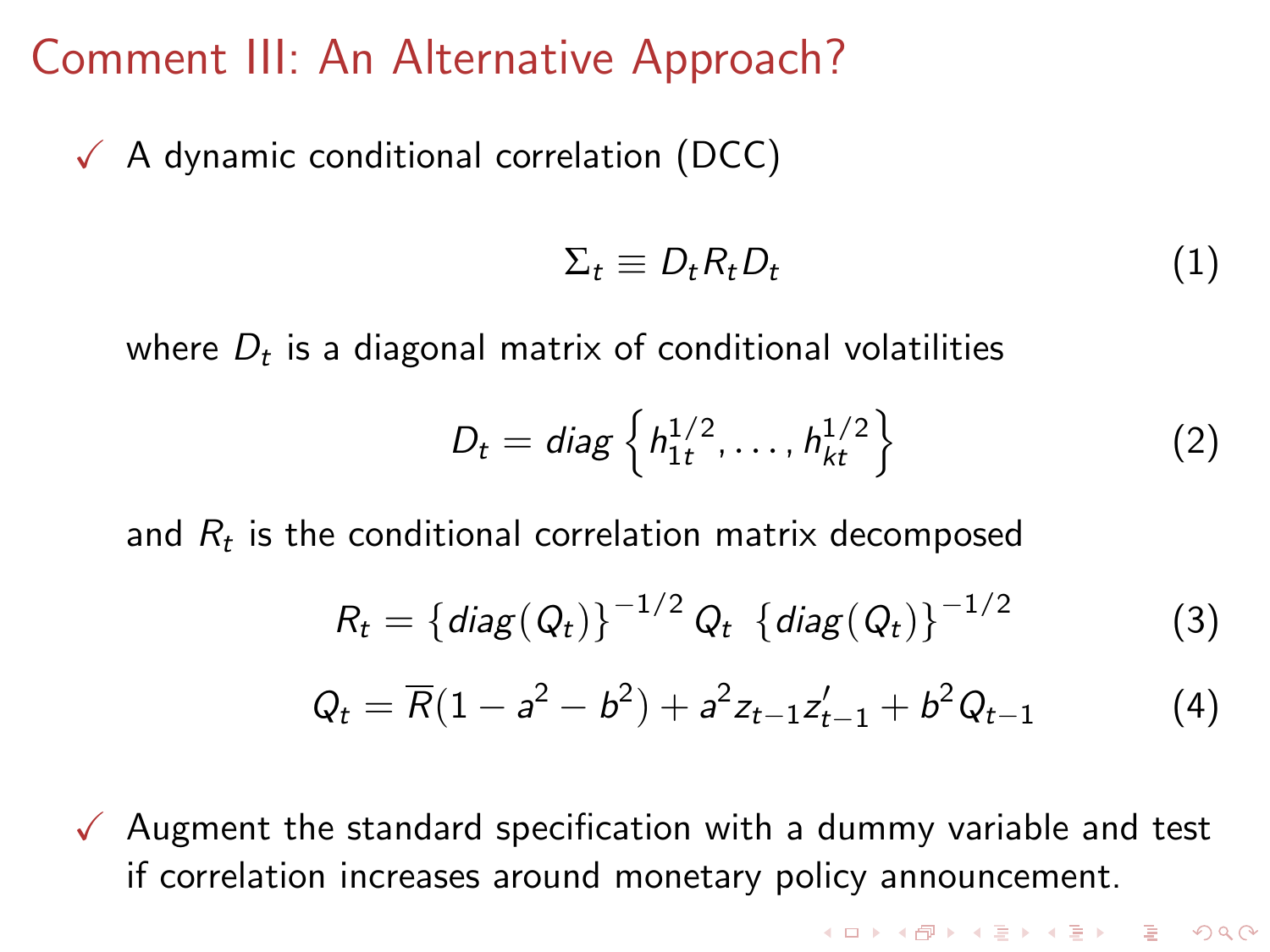## Additional Comments

- $\sqrt{\ }$  You can extend the analysis to additional asset classes
	- ✗ Akin to Lettau, Maggiori and Weber (2014), you can test whether there is an additional factor during MP announcements that explains average returns.
- $\checkmark$  You could run an event studies
	- ✗ Using intraday returns around MP announcement (two-hour window)
	- ✗ Within a five-day window, short-term reversal and intraday momentum could offset each other
- $\sqrt{\ }$  It is worth to explore the impact of MP on the FX swap market
	- X The outstanding amount of dollar debt in USD is worth more than \$30 trillion

KO KA KO KE KA E KA SA KA KA KA KA KA A